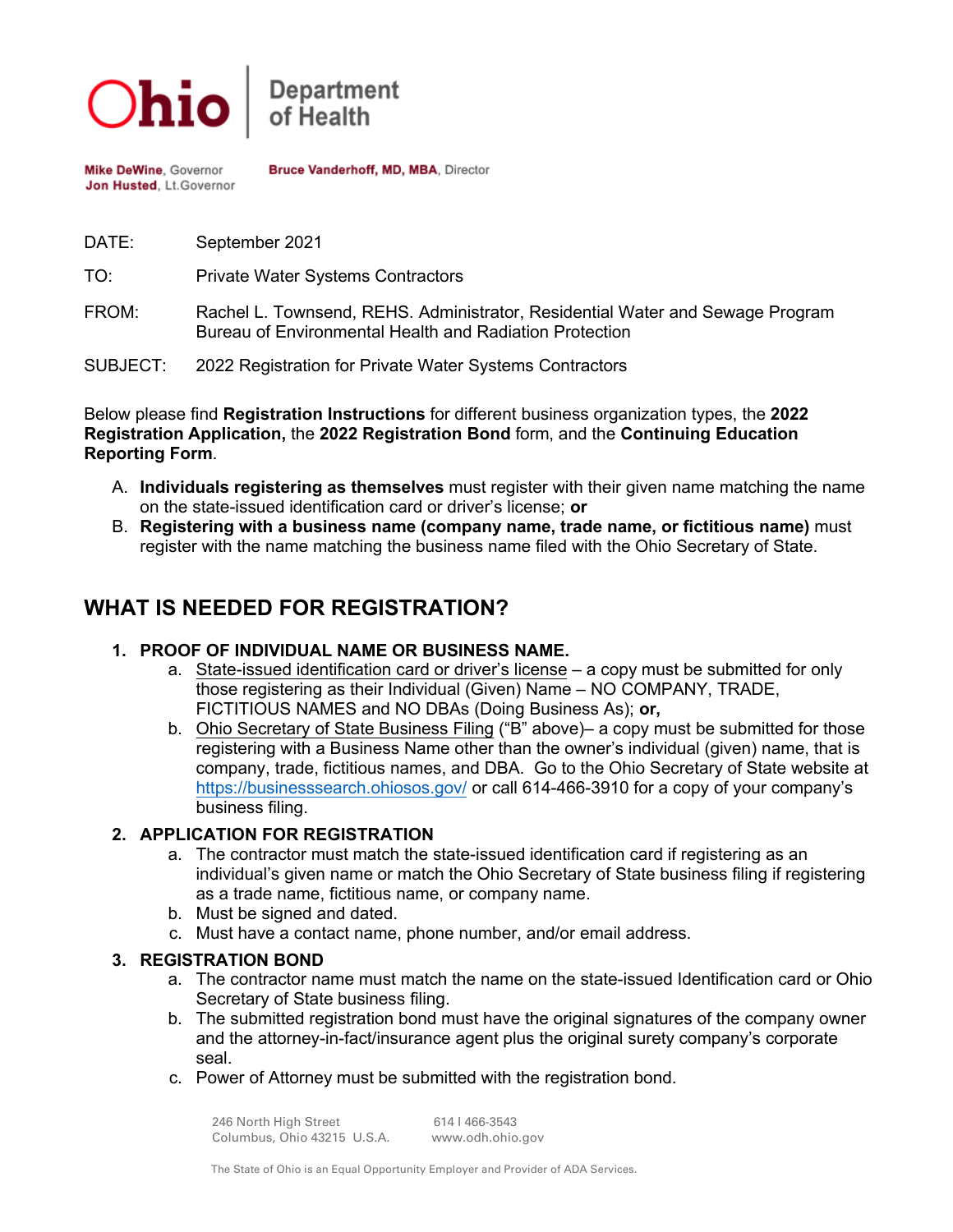### **4. CERTIFICATE OF LIABILITY INSURANCE**

- a. The proof of general liability insurance must only have the contractor's name being registered and the name must match the name on the state-issued identification card.
- b. The Certificate of Liability Insurance must show the insured has a minimum of \$500,000 general liability coverage.

#### **5. CONTINUING EDUCATION REPORTING FORM**

a. Must be completed and submitted with the application. Courses available for continuing education can be found at the following website address: [https://odh.ohio.gov/wps/portal/gov/odh/know-our-programs/private-water-systems](https://odh.ohio.gov/wps/portal/gov/odh/know-our-programs/private-water-systems-program/Continuing)[program/Continuing](https://odh.ohio.gov/wps/portal/gov/odh/know-our-programs/private-water-systems-program/Continuing)

#### **6. REGISTRATION FEE**

- a. A \$250 registration fee, OR
- b. A \$500 registration fee payable for starting work on a private water system before being registered.
- c. Write check to "**TREASURER, STATE OF OHIO"**. **DO NOT START ANY WORK AFTER DECEMBER 31, IF YOU HAVE NOT RECEIVED CONFIRMATION OF YOUR REGISTRATION APPROVAL.**

A complete registration application and required documents must be submitted by mail with the registration fee. **Applications will not be accepted by email or hand delivery.** 

If a complete 2022 registration application and required documents are not received and you have not completed the 12 continuing education (CE) hours by December 31, 2021, registrations issued in 2021 will automatically expire in accordance with Ohio Administrative Code 3701-28-18 (C)(3). If you were a new registrant in 2021, you must complete six continuing education hours before December 31, 2021 to meet the renewing registration requirements for 2022.

If your registration **EXPIRES** or you are a **NEW REGISTRANT**, you or your company **MAY NOT LEGALLY DO BUSINESS** as a private water systems contractor until such a time as a 2022 registration is issued.

**Applications with missing or conflicting information will not be processed for registration until complete and accurate information is submitted.** If your application is determined to be incomplete, notification will be sent to the email address provided on the application; if no email address is provided, notification will be mailed to the address on the application.

Should you have any questions about registration, please contact the Residential Water and Sewage Program at (614) 644-7558 or at [BEH@odh.ohio.gov.](mailto:BEH@odh.ohio.gov)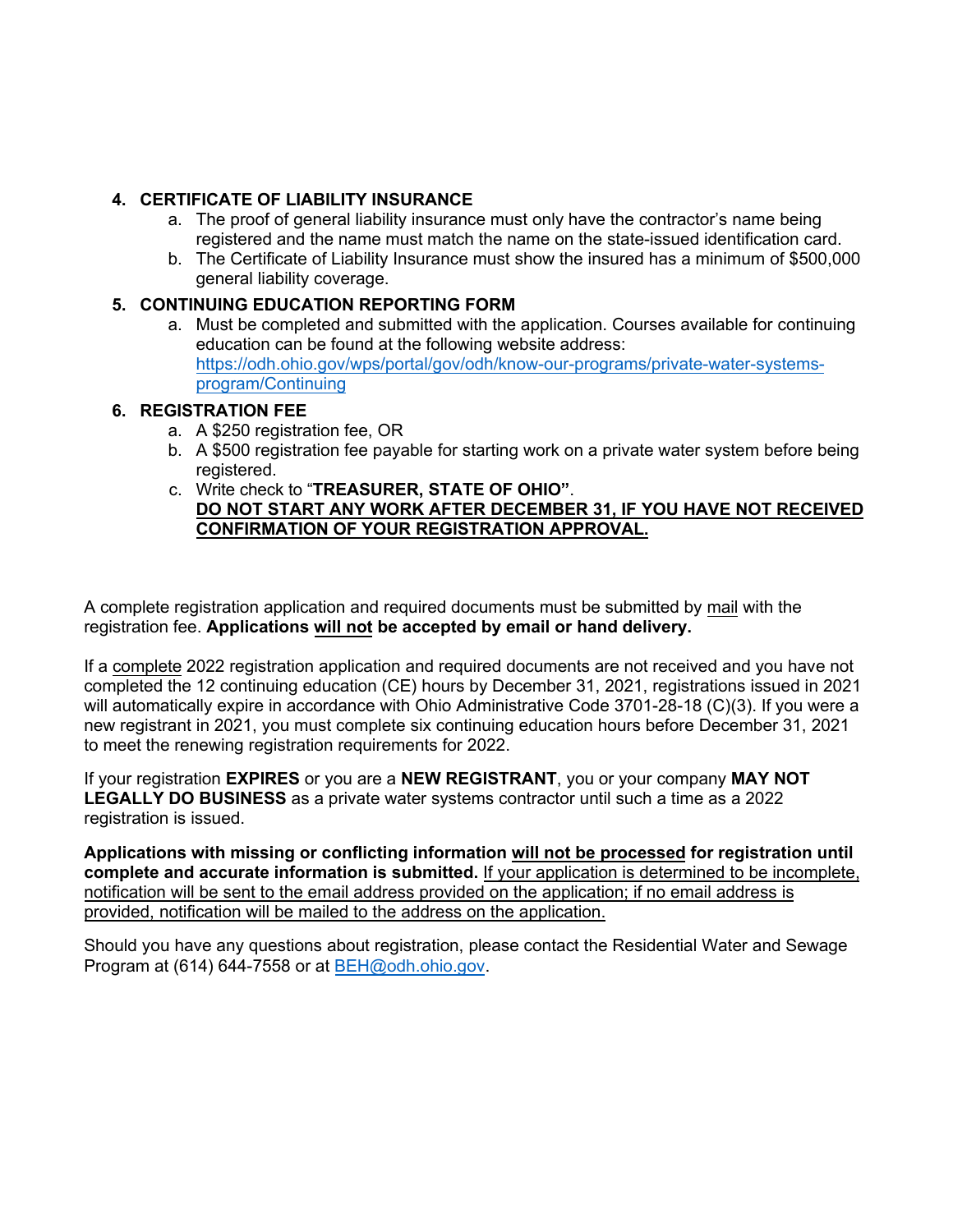#### **Ohio Department of Health 2022 Annual Private Water Systems Contractor Application for Registration**

Is the company owner a U.S. Armed Forces service member or veteran, or the spouse or surviving spouse of a service member or veteran?  $\Box$  Yes  $\Box$  No If yes, see the information on the next page.

#### **COMPLETE THIS DOCUMENT BASED ON THE REGISTRATION GUIDE PROVIDED FOR THE BUSINESS TYPE YOU ARE APPLYING FOR.** This application must be accompanied by all required documents as listed on the next

page.

Registrant Name (name you are registering as)

| <b>Registrant Address</b><br>PO Box                                                                                                                                                                                                  |  |  |  |  |
|--------------------------------------------------------------------------------------------------------------------------------------------------------------------------------------------------------------------------------------|--|--|--|--|
|                                                                                                                                                                                                                                      |  |  |  |  |
| <b>State</b><br>City<br>Zip                                                                                                                                                                                                          |  |  |  |  |
|                                                                                                                                                                                                                                      |  |  |  |  |
| County<br>Phone<br>Fax                                                                                                                                                                                                               |  |  |  |  |
|                                                                                                                                                                                                                                      |  |  |  |  |
| <b>Contact Person</b><br>E-mail                                                                                                                                                                                                      |  |  |  |  |
|                                                                                                                                                                                                                                      |  |  |  |  |
| An application with inaccurate or incomplete information will not be accepted until corrections are made.                                                                                                                            |  |  |  |  |
| Registrant Categories of Work (please check all that apply to your business, must check at least one)                                                                                                                                |  |  |  |  |
| <b>Systems on which you work:</b>                                                                                                                                                                                                    |  |  |  |  |
| ◯ Wells $\Box$ Ponds $\Box$ Springs $\Box$ Cisterns $\Box$ Hauled Water Storage Tanks $\Box$ EPA Public Water Systems                                                                                                                |  |  |  |  |
| Type of Well Drilling method, if you drill wells:                                                                                                                                                                                    |  |  |  |  |
| Cable Tool □ Rotary □ Bucket Auger<br>$\Box$ Point Well<br>$\Box$ Other:                                                                                                                                                             |  |  |  |  |
| Type of work you do:                                                                                                                                                                                                                 |  |  |  |  |
| Construction $\Box$ Sealing/Abandonment $\Box$ Rehabilitation/Disinfection systems $\Box$ Pump/Distribution systems<br>Water Treatment/Continuous Disinfection systems                                                               |  |  |  |  |
| <b>Inspection Services</b>                                                                                                                                                                                                           |  |  |  |  |
| Downhole Camera Evaluations □ Private water systems inspections                                                                                                                                                                      |  |  |  |  |
|                                                                                                                                                                                                                                      |  |  |  |  |
| The applicant for registration as a private water systems contractor agrees to the following terms and conditions<br>of registration:                                                                                                |  |  |  |  |
| I/we, have read and reviewed Chapter 3701-28 of Ohio Administrative Code and understand the provisions<br>1.<br>contained therein.                                                                                                   |  |  |  |  |
| I/we, the undersigned, hereby agree to comply with the state private water system rules, Chapter 3701-28 of the<br>2.                                                                                                                |  |  |  |  |
| Ohio Administrative Code.<br>I/we, assert that I/we have adequate experience and knowledge to comply with the requirements Chapter 3701-28 of<br>3.                                                                                  |  |  |  |  |
| the Ohio Administrative Code.                                                                                                                                                                                                        |  |  |  |  |
| I/we, assert that I/we are not using this registration application to aid or abet an unregistered person to evade the<br>4.                                                                                                          |  |  |  |  |
| requirements of registration under section 3701.344 of the Ohio Revised Code, that I/we will not allow this<br>registration to be used by an unregistered person, or am acting as an agent, partner, or associate of an unregistered |  |  |  |  |
| person with the intent to evade the provisions of Chapter 3701-28 of the Ohio Administrative Code.                                                                                                                                   |  |  |  |  |
| I/we, also acknowledge that registration may be suspended, revoked or denied for violation of any provisions of<br>5.                                                                                                                |  |  |  |  |
| these rules.                                                                                                                                                                                                                         |  |  |  |  |
| I/we also understand that a registration expires on December 31 of each year unless earlier revoked or suspended,<br>6.<br>and that annual application for registration must be made to the Ohio Department of Health.               |  |  |  |  |
| I hereby certify that I have read the terms and conditions and the information provided is true and accurate.                                                                                                                        |  |  |  |  |
| <b>Signature of Owner or Representative (required):</b><br>Date:                                                                                                                                                                     |  |  |  |  |
|                                                                                                                                                                                                                                      |  |  |  |  |
|                                                                                                                                                                                                                                      |  |  |  |  |
| <b>Printed Name of Owner or Representative (required)</b>                                                                                                                                                                            |  |  |  |  |
|                                                                                                                                                                                                                                      |  |  |  |  |
|                                                                                                                                                                                                                                      |  |  |  |  |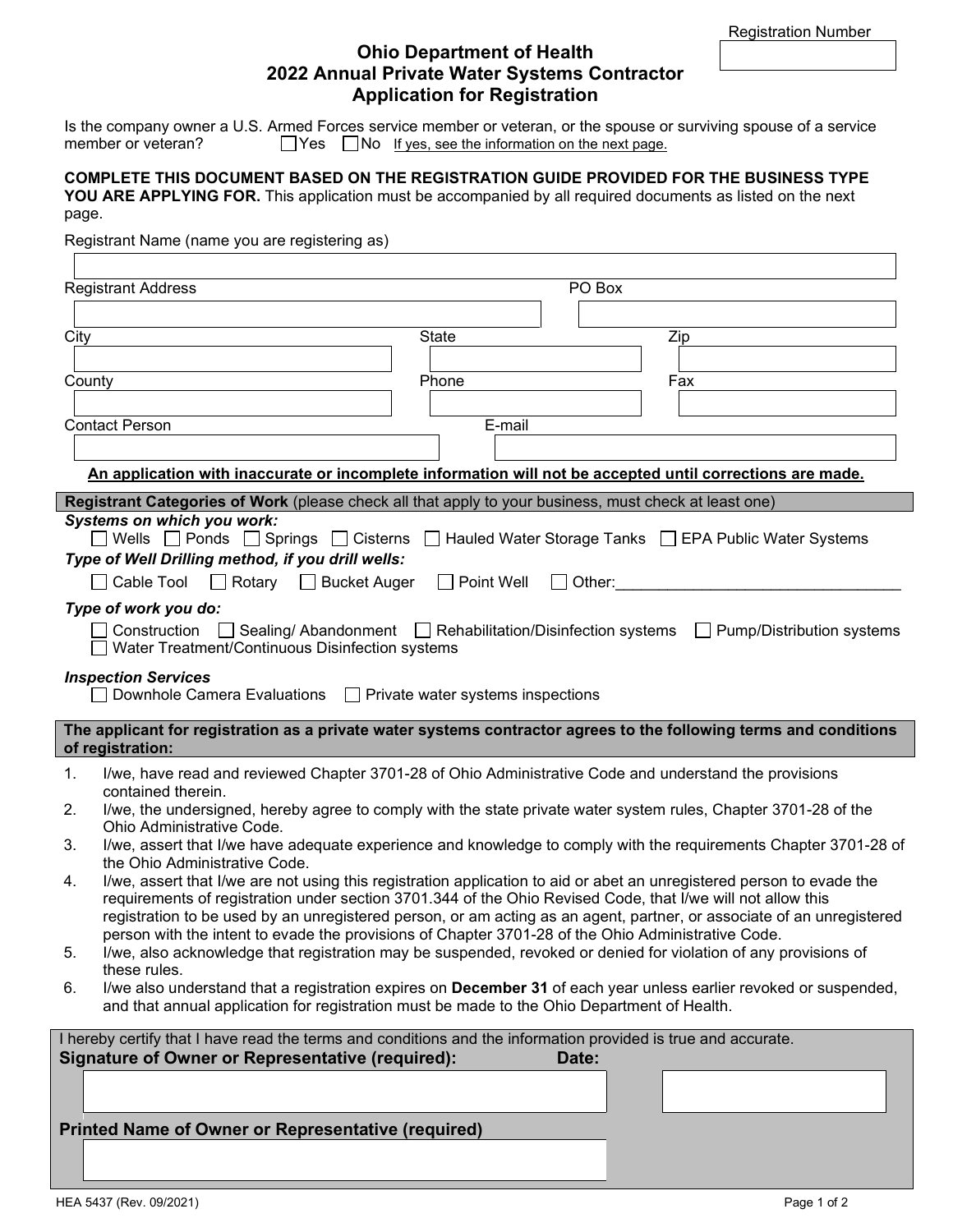## **Notice to Applicant – Required Information to Process Your Application**

#### **Follow the registration guides provided based on the business type you are filing as:**

- A. Individual
- B. Individual with DBA or Doing Business As (fictitious or trade name)
- C. Corporation
- D. Corporation with DBA (fictitious or trade name)
- E. Out of state corporation

#### **All applications must be mailed with the following documents and funds:**

- 1. This **Ohio Department of Health 2022 Annual Private Water Systems Contractor Application for Registration form** completely filled out, signed and dated;
- 2. **Ohio Secretary of State Business Filing certificates**, or **state-issued identification card** if you do not have an active business or name filing with the Ohio Secretary of State;
	- a. Copies of all current Ohio Secretary of State certificates for company business filing, fictious name registration, and/or trade name registration (as applicable) if there is an active business filing with the Ohio Secretary of State;
	- b. Copy of the state-issued driver's license or state identification card if you do not have an active business or name filing with the Ohio Secretary of State;
- 3. Proof of service member or veteran status, as applicable;

 The acceptable proof of service member/veteran status documents are: Department of Defense identification card (active, retired, temporary disability retirement list (TDRL)); DD214 military discharge certificate indicating disposition of discharge; Report of separation from the national archives national personnel records center in St. Louis, Missouri; or veterans identification card from the Department of Veteran's Affairs. All acceptable proof documents, except veteran's identification card, must show the veteran status as honorable, general, general under honorable conditions, or discharged or released under conditions other than dishonorable;

- 4. The **original State of Ohio 2022 Registration Bond Private Water Systems Contractor**;
- 5. The **Power of Attorney** associated with the 2022 Registration Bond;
- 6. **Proof of \$500,000 General Liability Insurance**;
- 7. A \$250 registration fee payable by check or money order written to **Treasurer, State of Ohio**; **OR** A \$500 registration fee payable for registration applications submitted after starting work on a private water system in 2021 as required in Ohio Administrative Code Rule 3701-28-18(B)(1)(a).
- 8. The **Continuing Education Reporting Form** must be completed and submitted with the application packet.

# **Registration is due by December 31, 2021**

#### **Incomplete applications will not be processed until all required information is received.**

#### **Registration Mailing and Contact Information:**

#### **Mail completed packets to: Questions or need forms??**

Ohio Department of Health Contact the Residential Water and P.O. Box 15278 or email at BEH@odh.ohio.gov Columbus, Ohio 43215-0278

BEHRP Private Water Systems Sewage Program at (614)644-7558

# **Forms, instructions and more information is posted on the program website at:**

**[https://odh.ohio.gov/wps/portal/gov/odh/know-our-programs/private-water-systems-program/info-for](https://odh.ohio.gov/wps/portal/gov/odh/know-our-programs/private-water-systems-program/info-for-contractors/)[contractors/.](https://odh.ohio.gov/wps/portal/gov/odh/know-our-programs/private-water-systems-program/info-for-contractors/)**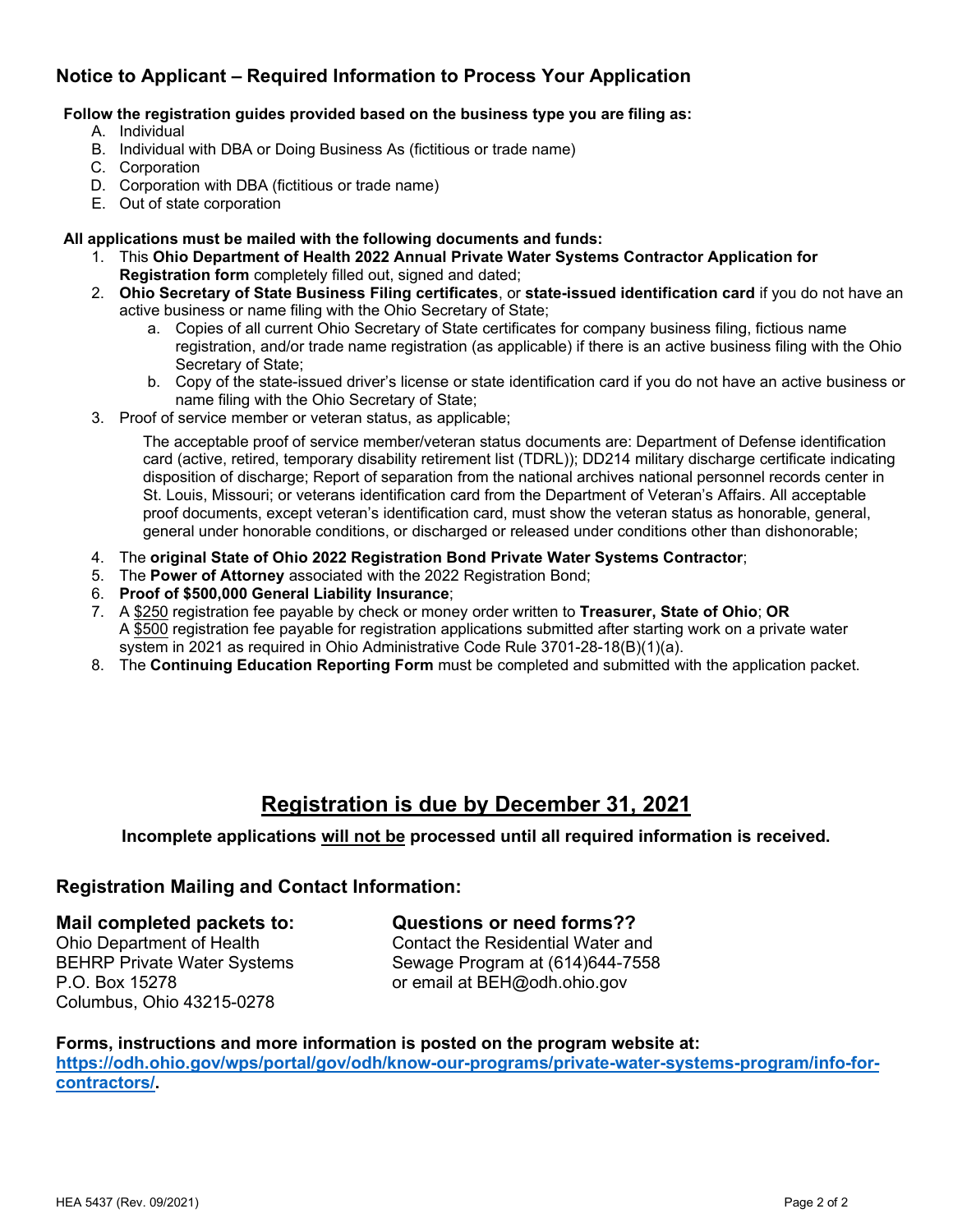| <b>Registration Number</b>                                                                      | <b>State of Ohio</b><br>2022 Registration Bond for |                                          | <b>Bond Number</b> |
|-------------------------------------------------------------------------------------------------|----------------------------------------------------|------------------------------------------|--------------------|
| Ohio Department of Health use only<br>$\Box$ Power of attorney attached                         |                                                    | <b>Private Water Systems Contractors</b> |                    |
| <b>Owned By</b><br>(Check one)<br>$\Box$ Individual<br>$\Box$ Partnership<br>$\Box$ Corporation | <b>REGISTRANT NAME:</b>                            |                                          |                    |
|                                                                                                 | <b>MAILING ADDRESS:</b>                            |                                          |                    |
|                                                                                                 | <b>MAILING ADDRESS 2:</b>                          |                                          |                    |
|                                                                                                 | CITY, STATE, ZIP:                                  |                                          |                    |
| As Principal, and Surety Company                                                                |                                                    |                                          |                    |

is/are authorized to do business in the State of Ohio, as Surety. The Principal and Surety are bound to an aggrieved party in the sum of

☐ **ten thousand dollars (\$10,000)** ☐ **twenty thousand dollars (\$20,000)**

the payment of which is to be made as provided below. The Principal and Surety hereby bind to themselves, their heirs, executors, administrators, successors and assigns, jointly and severally.

#### **Bond Effective Date:**

The above Principal has applied to the Ohio Department of Health for a registration to be a private water systems contractor in the State of Ohio as provided in Ohio Revised Code (R.C.) 3701.344 (B)(3)) and Ohio Administrative Code (O.A.C.) 3701-28-18, The registration expires on the 31st day of December, 2022.

If the above Principal shall comply with all laws and rules relating to the construction, alteration, repair, service, or abandonment of private water systems, and any amendments thereto, and shall save and keep harmless the State of Ohio and any person who may be aggrieved by the violation of any of the aforesaid laws or rules from the consequence of any and all acts done by said Principal. This obligation shall remain in full force and effect until December 31, 2022 and will be null and void after that date.

PROVIDED, HOWEVER, that this bond is executed subject to the following expressed conditions and limitations:

- 1. The Surety Company may cancel this bond at any time by giving written notice to the Ohio Department of Health ninety (90) days prior to the effective date of cancellation in accordance with OAC rule 3701-28-18 (D)(2), effective January 1, 2020. Any such cancellation shall release the Surety from liability for any subsequent acts of the Principal; provided, however, the Surety shall remain liable for any and all acts of Principal covered by this bond up to the date of cancellation.
- 2. The aggregate of liability of the Surety Company shall in no event exceed the sum of this Bond, regardless of the number of claims that may be filed hereunder. The sum of this bond shall be available for payment of violations for the 2022 registration year.
- 3. This bond shall be for the benefit of any aggrieved party for damages incurred as a result of a violation of OAC Chapter 3701-28, as provided by OAC 3701-28-18 (B)(1)(d) effective January 1, 2020.

| Registrant Name (required – print name)                                                                                                                                                                                                                                                                                                                                                     |                                                     |  |  |
|---------------------------------------------------------------------------------------------------------------------------------------------------------------------------------------------------------------------------------------------------------------------------------------------------------------------------------------------------------------------------------------------|-----------------------------------------------------|--|--|
|                                                                                                                                                                                                                                                                                                                                                                                             |                                                     |  |  |
| <b>Owner/Representative Name (required - print name)</b>                                                                                                                                                                                                                                                                                                                                    | <b>Signature of Owner/Representative (required)</b> |  |  |
| <b>Surety Company Name:</b>                                                                                                                                                                                                                                                                                                                                                                 |                                                     |  |  |
| Address:                                                                                                                                                                                                                                                                                                                                                                                    |                                                     |  |  |
| City, State, Zip:                                                                                                                                                                                                                                                                                                                                                                           |                                                     |  |  |
| <b>Surety Company Phone:</b>                                                                                                                                                                                                                                                                                                                                                                |                                                     |  |  |
| Attorney-in-Fact or Insurance Agent Signature (required)<br>Attorney-in Fact or Insurance Agent Name<br>(required - print name)<br>Instructions for preparation:<br>Impress/affix Seal of Surety Company<br>7.<br>Attach corresponding Power-of-Attorney form for Attorney-in-fact<br>2.<br>3.<br>Make sure Principal (contractor company representative) signs<br>in appropriate location. |                                                     |  |  |